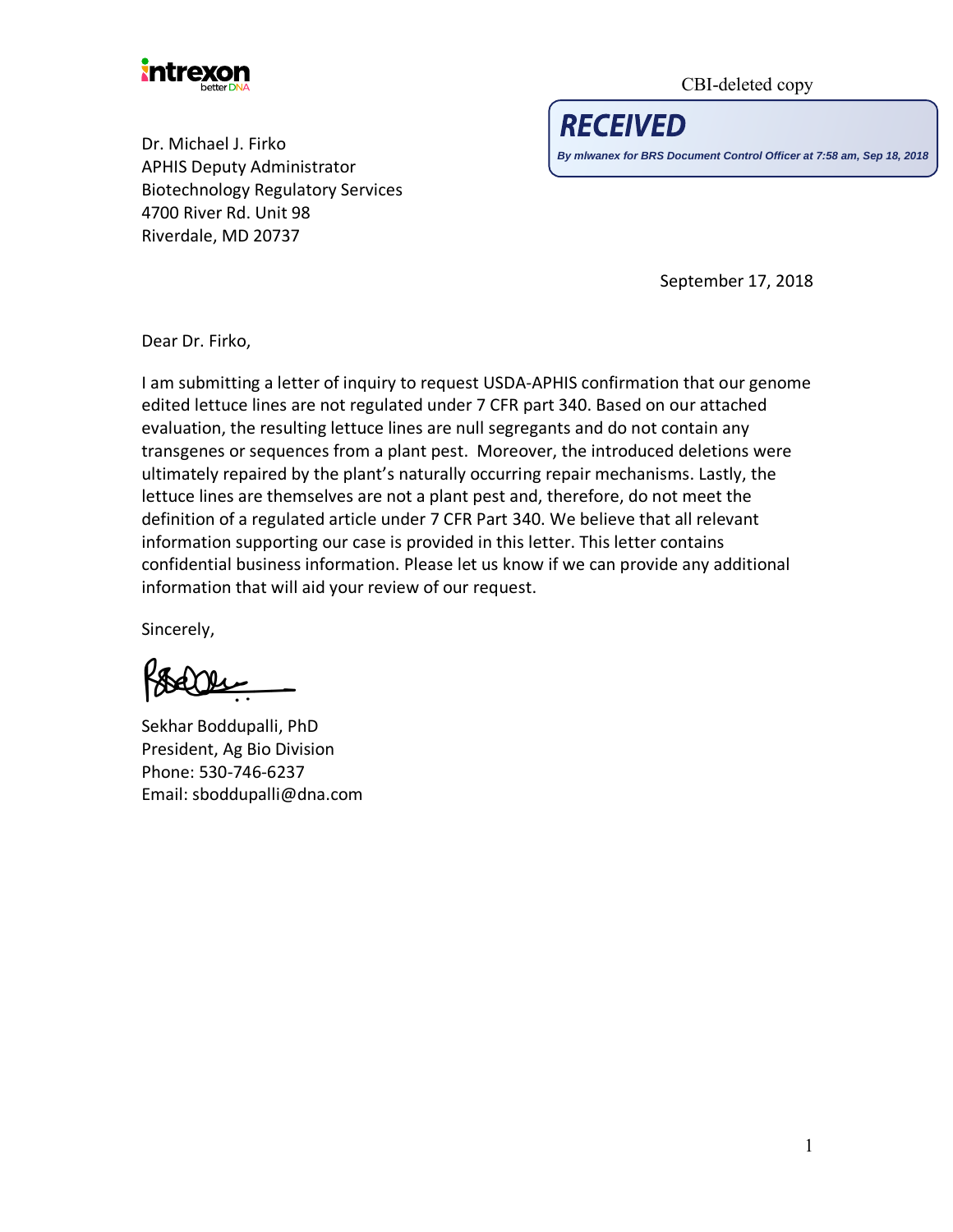

#### **Product Overview**

Developer Name: Intrexon Corp. 1750 Kraft Drive, Suite 1400, Blacksburg, VA 24060. Organism: Lettuce [ ] Intended activity: Movement and release Genetic change: Loss of function [ ] due to [ ] deletion Vector: [ ] Name of construct(s): ID 123

#### **Introduction**

[ ] gene edited lettuce produced by [  $\qquad \qquad$  ] and subsequent segregation [ ] is a null segregant, free of plant pest sequences and transgenes [  $\qquad \qquad$  ]. Lettuce is also not listed as a federal noxious weed pursuant to 7 CFR part 360, and there is no reason to believe that [ ] would increase its weediness in any way.

CBI-deleted CBI-deleted CBI-deleted CBI-deleted

CBI-deleted

CBI-deleted

CBI-deleted

CBI-deleted

Based on our understanding of 7 CFR parts 340 and 360, this gene edited lettuce would not be regulated by USDA.

### **Summary of the proposed product concept**

- Lettuce is the lead crop across the globe in the vertical or indoor farming space and the fourth most important vegetable crop grown in greenhouses
- Controlled environment agriculture (CEA), also known as indoor farming, urban farming, and vertical farming, is a rapidly growing market segment in crop agriculture.
- Currently, cut bagged lettuce is subjected to physical and/or chemical treatments to reduce [

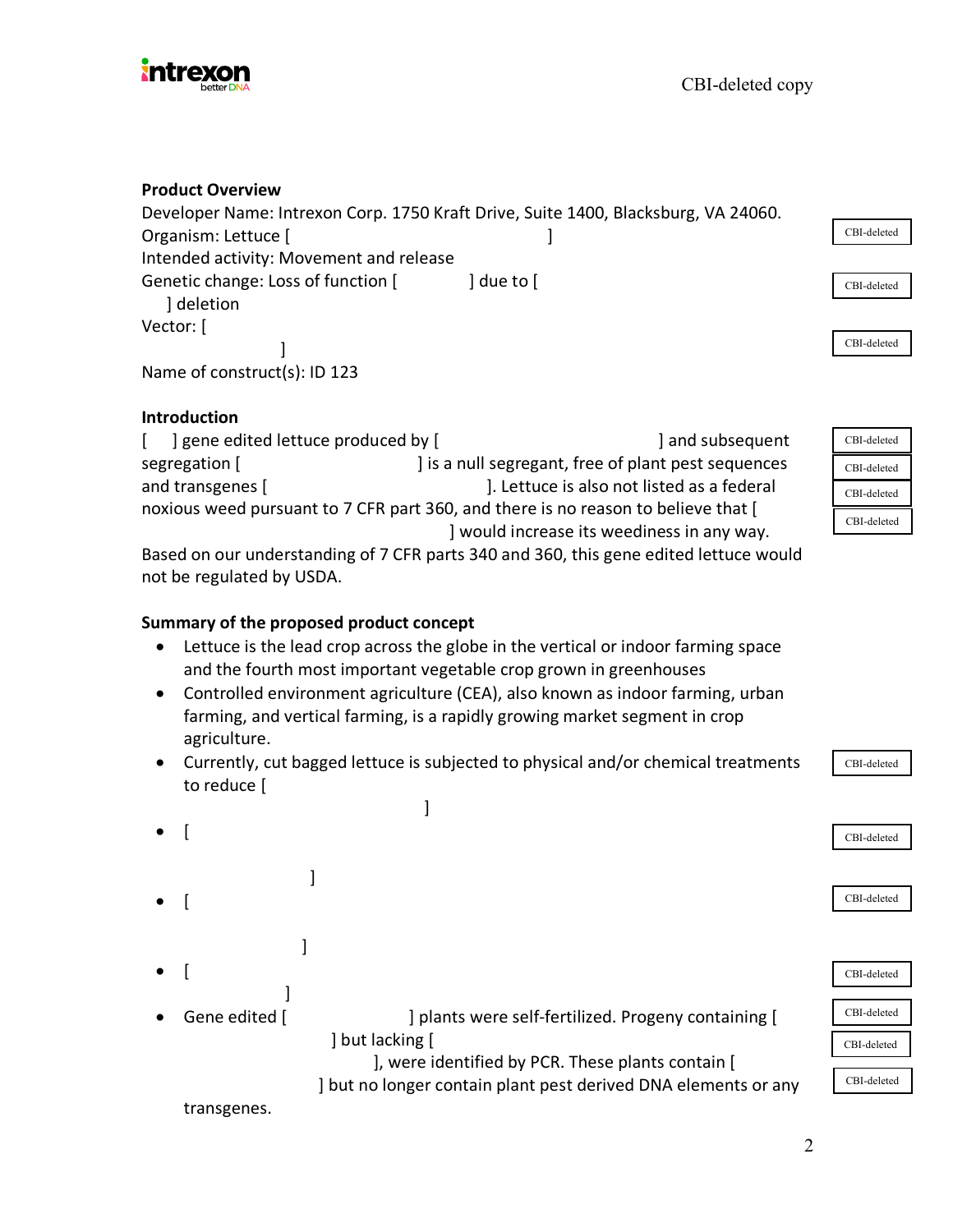CBI-deleted copy



• [ ] **Background** Lettuce is one of the most commonly consumed "ready to eat" leafy vegetables in the United States. The United States alone produces over 8 billion pounds of lettuce, worth \$1.9B (USDA-ERS: Vegetable and Pulses Data-2017). At least 90% of that total is consumed domestically. Cut lettuce, however, is a highly perishable commodity and significant loss occurs [  $\qquad \qquad$  ] during storage and distribution. Several practices such as optimized growing conditions (reduced irrigation/nitrogen and early harvesting) and post-harvest practices (application of antioxidant chemicals, low oxygen packing, and low temperature storage) are all utilized [ ]. However, these methods are not completely effective, in addition to adding significant costs to production and storage. [ CBI-deleted CBI-deleted CBI-deleted

| CBI-deleted                                                                               |  |
|-------------------------------------------------------------------------------------------|--|
|                                                                                           |  |
|                                                                                           |  |
|                                                                                           |  |
| CBI-deleted                                                                               |  |
| We are hopeful that [                                                                     |  |
| and may contribute to cost savings and reduced                                            |  |
| food waste at all levels of commercial production, retail distribution, and by consumers. |  |

#### **Methods**

 $\lceil$ 

CBI-deleted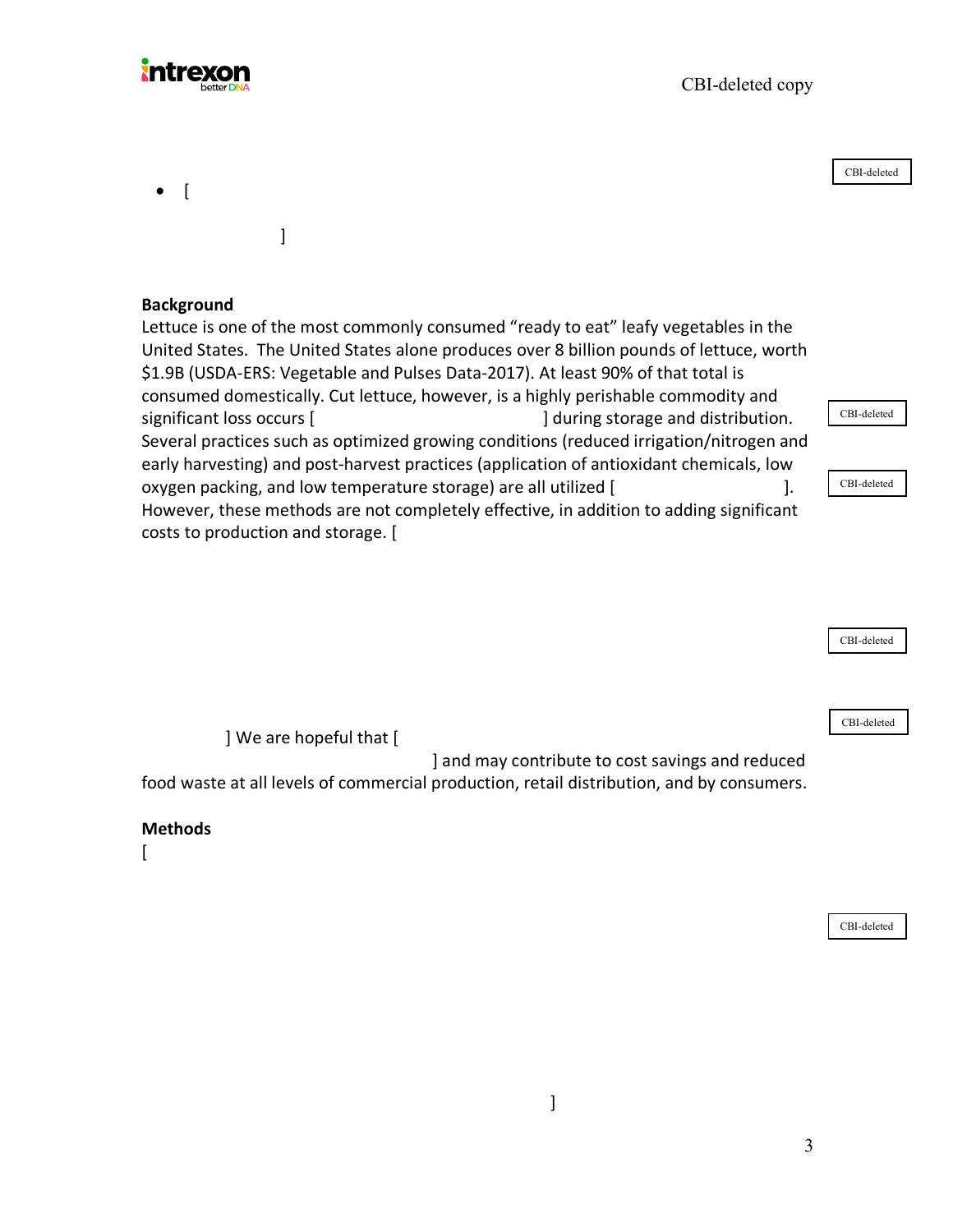

**Analysis of [ ]**

 $\lceil$ 

CBI-deleted copy

CBI-deleted

CBI-deleted

]

# **Plant Pest Element Screening**

|                                                                                                                                                                  | CBI-deleted |
|------------------------------------------------------------------------------------------------------------------------------------------------------------------|-------------|
| screened by PCR to ensure that none had plant pest<br>sequences remaining in the genome. [                                                                       | CBI-deleted |
| ] Absence of the plant pest DNA sequences                                                                                                                        |             |
| was confirmed by three additional sets of PCR primers designed to amplify different                                                                              | CBI-deleted |
| parts [                                                                                                                                                          |             |
| ] An additional primer set: (A178/A181) which amplifies<br>the endogenous PDF gene was included in all PCR reactions as a positive control for DNA<br>quality. [ | CBI-deleted |
| All primer sets were                                                                                                                                             |             |
| first used to amplify genomic DNA [<br>ensuring that the                                                                                                         | CBI-deleted |

primer design was robust and able to produce a single amplification product. All primer sets did amplify the expected size fragment [

]

## **Conclusion**

 $\lceil$ 

 ]. We further conclude that the events described herein are free of plant pest sequences and transgenes and, therefore, not subject to regulation under 7 CFR

CBI-deleted

CBI-deleted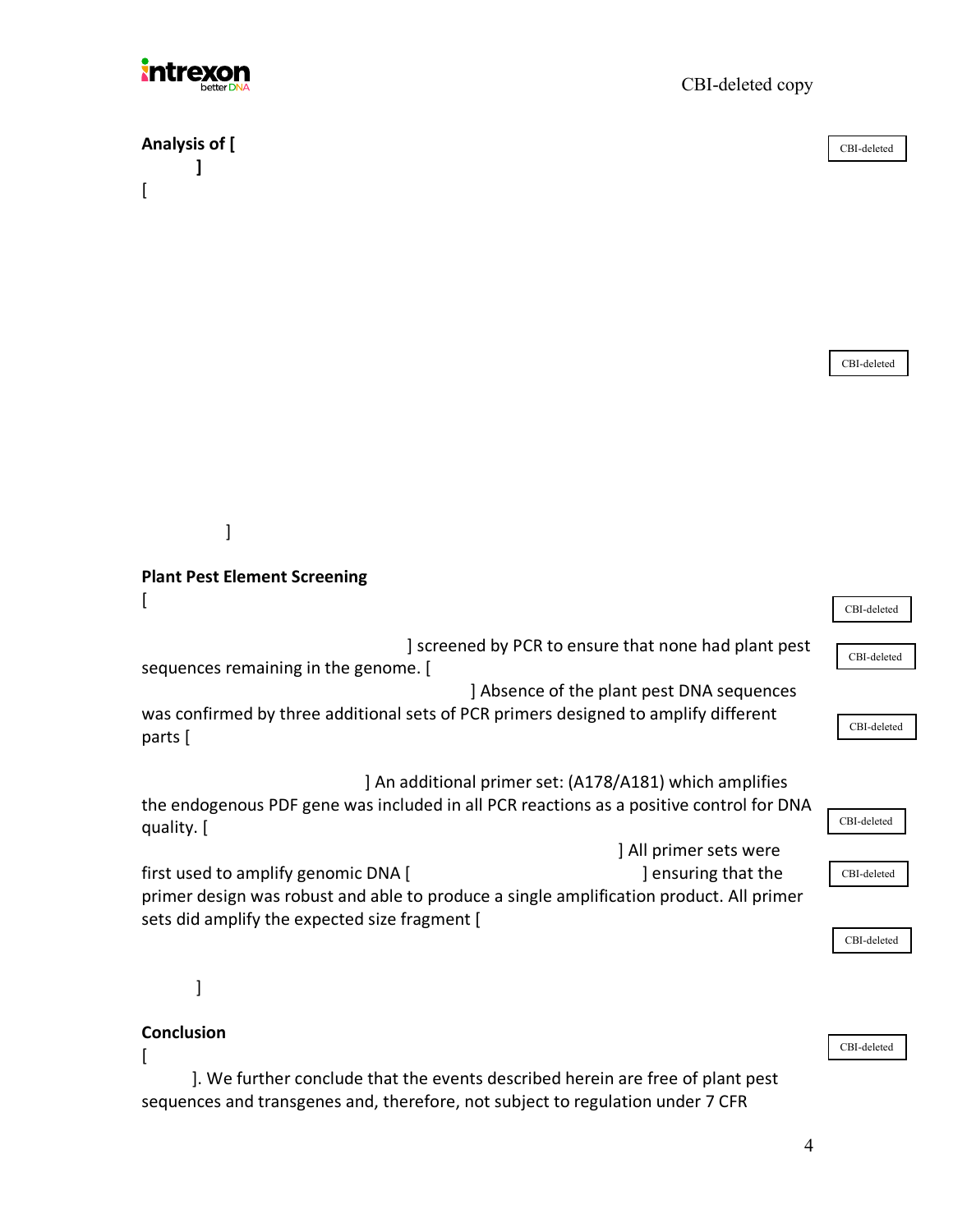

part 340. Also, lettuce is not currently listed as a noxious weed pursuant to 7 CFR part 360.

CBI-deleted

**Fig. 1**  Plasmid map of ID 123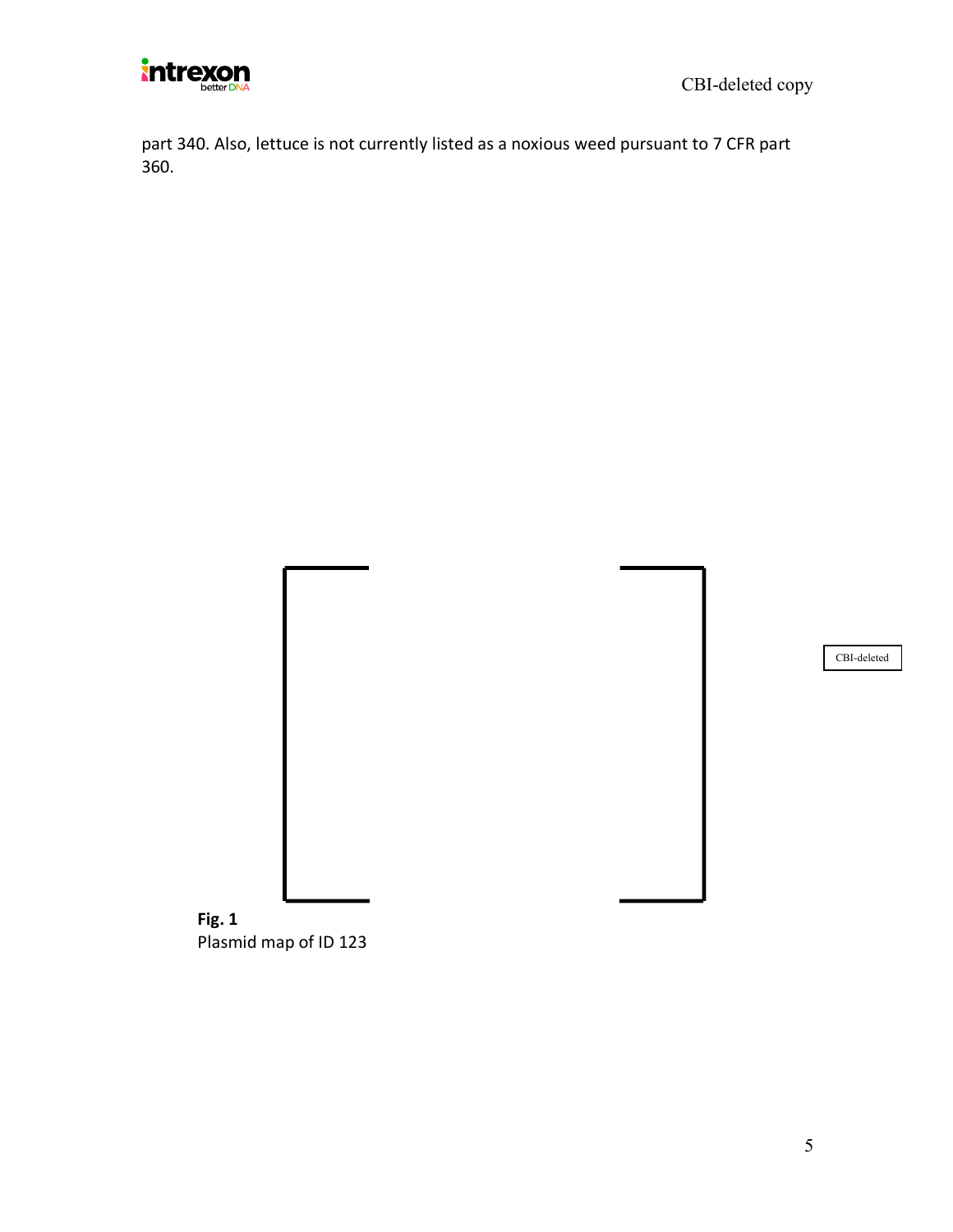

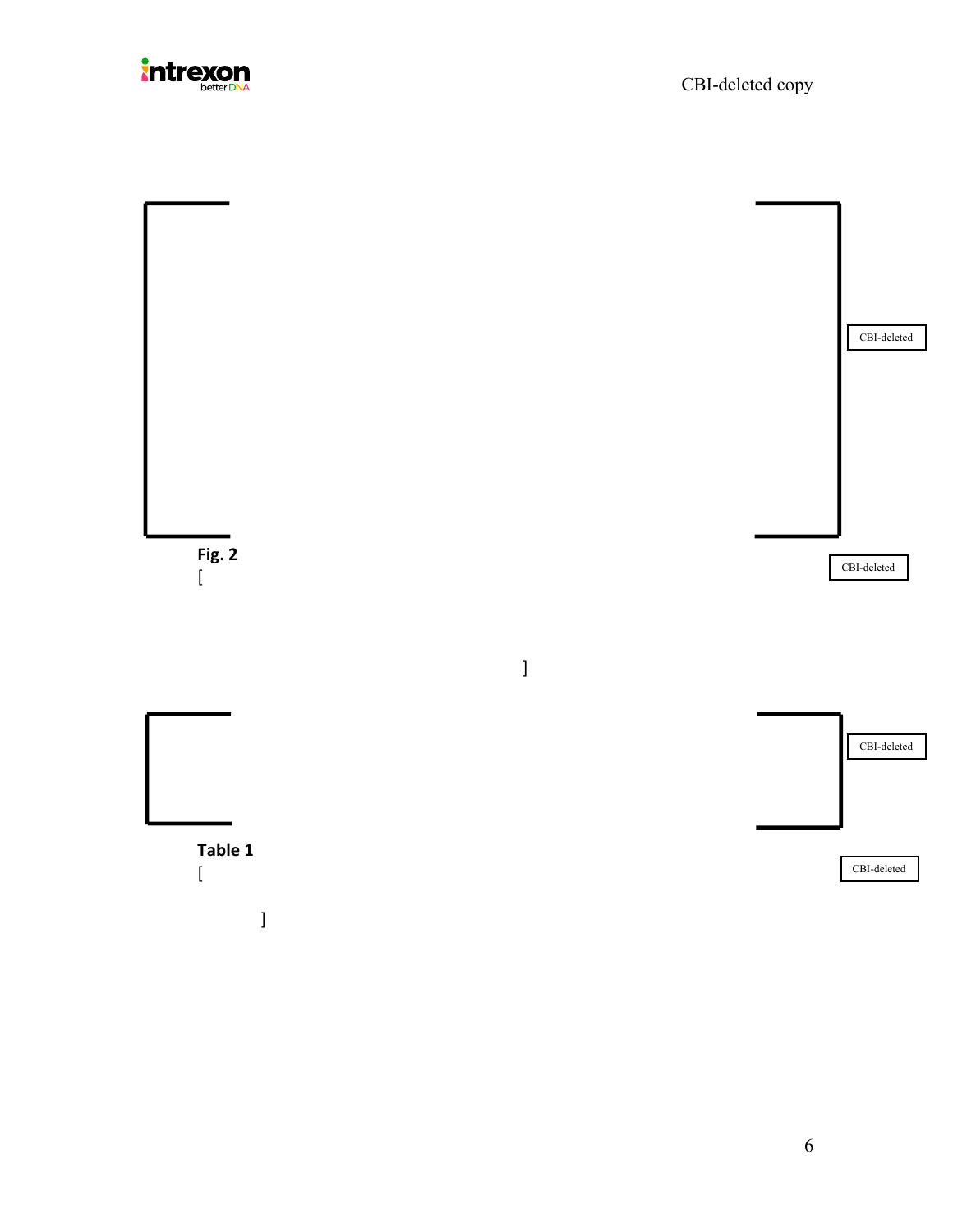

CBI-deleted



CBI-deleted

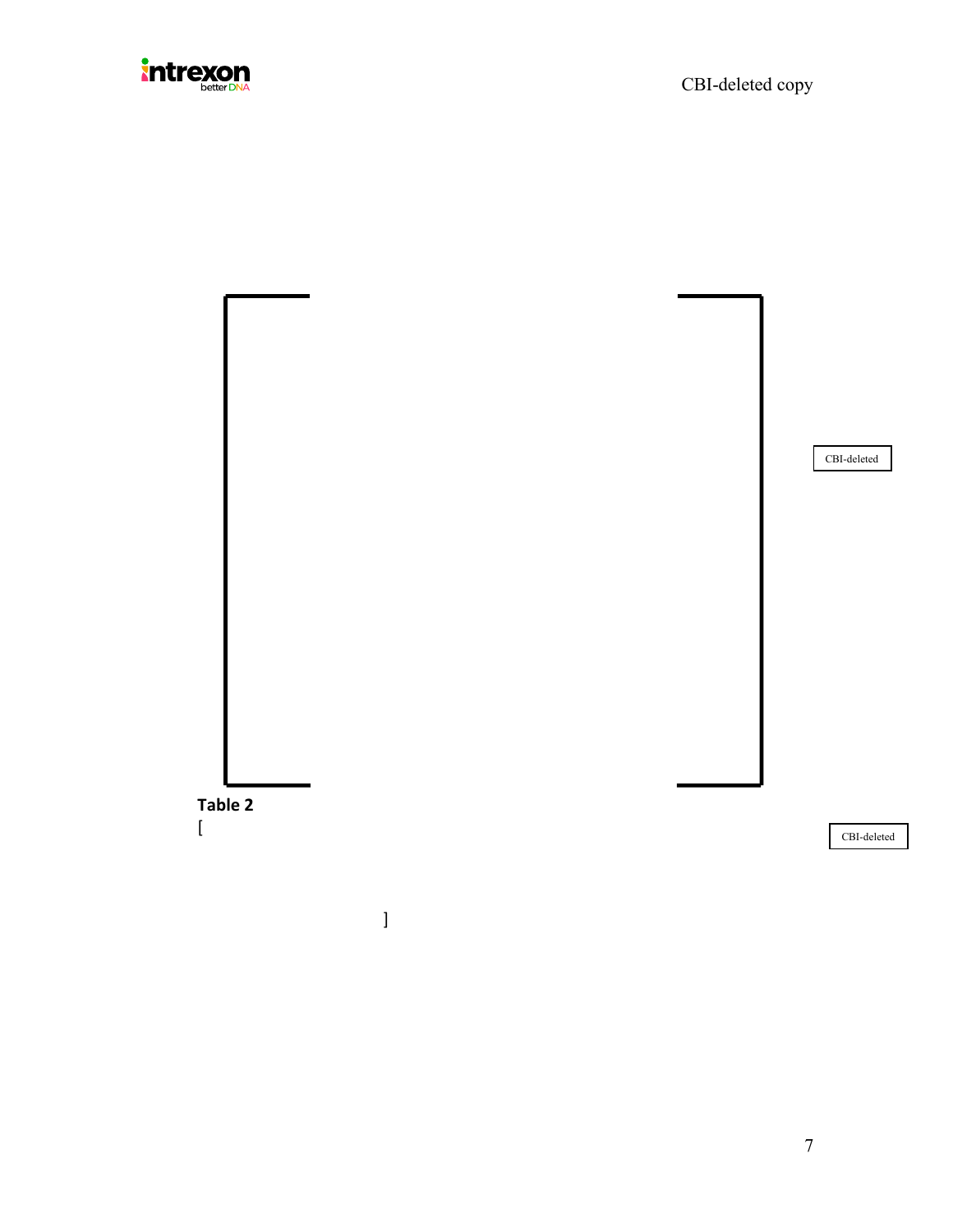

|  |  | $\operatorname{CBI-deleted}$ |
|--|--|------------------------------|
|  |  |                              |
|  |  |                              |
|  |  |                              |
|  |  |                              |
|  |  |                              |
|  |  |                              |
|  |  |                              |
|  |  |                              |
|  |  |                              |
|  |  |                              |
|  |  |                              |
|  |  |                              |
|  |  |                              |
|  |  |                              |
|  |  |                              |
|  |  |                              |
|  |  |                              |
|  |  |                              |
|  |  |                              |
|  |  |                              |
|  |  |                              |
|  |  |                              |
|  |  |                              |

CBI-deleted

**Table 3**

 $\lceil$